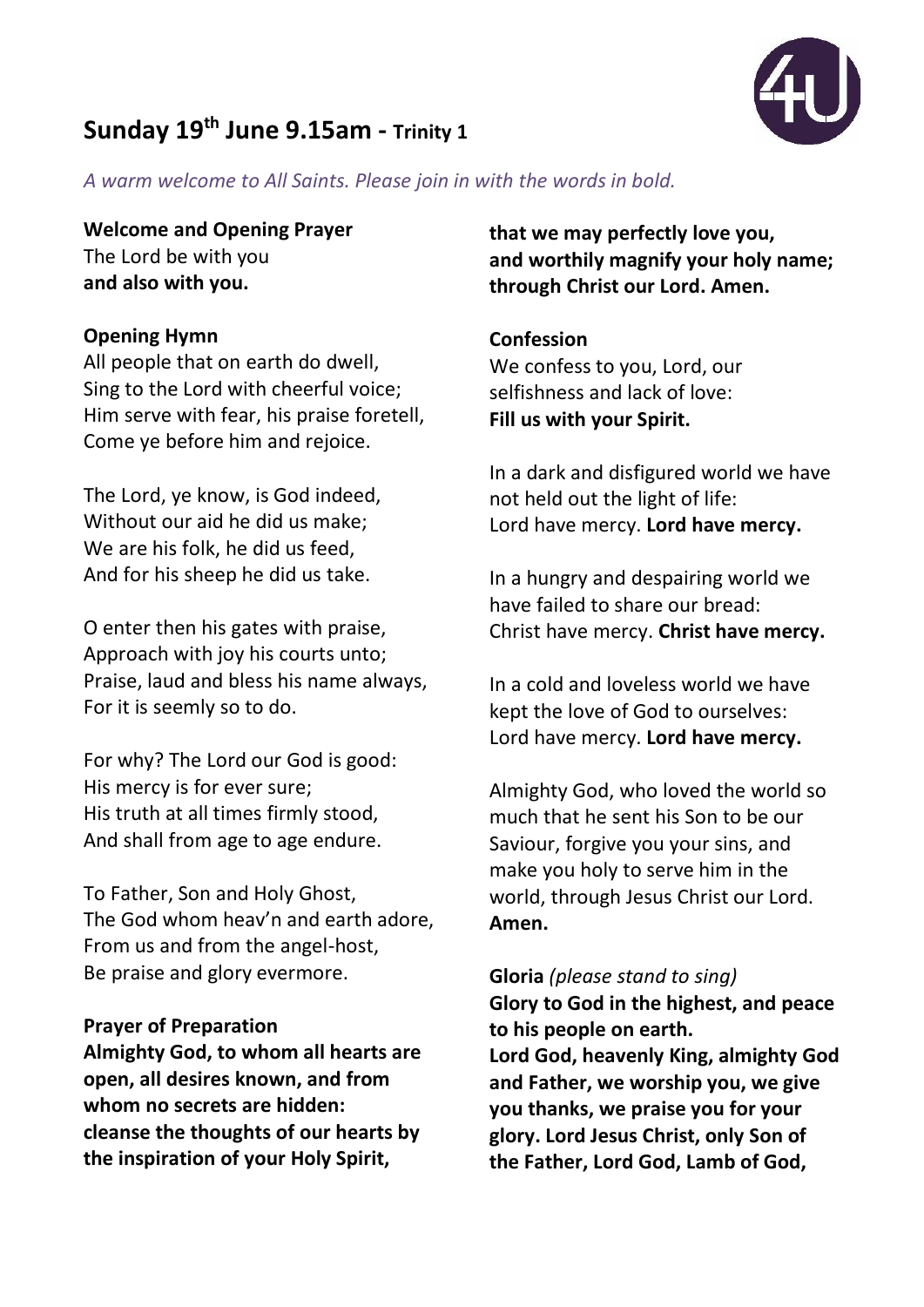**you take away the sin of the world: have mercy on us; you are seated at the right hand of the Father: receive our prayer. For you alone are the Holy One, you alone are the Lord, you alone are the Most High, Jesus Christ, with the Holy Spirit, in the glory of God the Father. Amen.**

# **The Collect**

# **Bible Readings - Romans 8: 14-17**

**<sup>14</sup>**For all who are led by the Spirit of God are children of God. **<sup>15</sup>**For you did not receive a spirit of slavery to fall back into fear, but you received a spirit of adoption. When we cry, "Abba! Father!" **<sup>16</sup>**it is that very Spirit bearing witness with our spirit that we are children of God, **<sup>17</sup>**and if children, then heirs, heirs of God and joint heirs with Christ - if we in fact suffer with him so that we may also be glorified with him.

# **John 14: 15-26**

**<sup>15</sup>**"If you love me, you will keep my commandments.**<sup>16</sup>**And I will ask the Father, and he will give you another Advocate, to be with you forever. **<sup>17</sup>**This is the Spirit of truth, whom the world cannot receive because it neither sees him nor knows him. You know him because he abides with you, and he will be in you.

**<sup>18</sup>**"I will not leave you orphaned; I am coming to you. **<sup>19</sup>**In a little while the world will no longer see me, but you will see me; because I live, you also will live. **<sup>20</sup>**On that day you will know that I am in my Father, and you in me, and I in you. **<sup>21</sup>**They who have my commandments and keep them are those who love me, and those who

love me will be loved by my Father, and I will love them and reveal myself to them."**<sup>22</sup>**Judas (not Iscariot) said to him, "Lord, how is it that you will reveal yourself to us and not to the world?" **<sup>23</sup>**Jesus answered him, "Those who love me will keep my word, and my Father will love them, and we will come to them and make our home with them. **<sup>24</sup>**Whoever does not love me does not keep my words, and the word that you hear is not mine but is from the Father who sent me.

**<sup>25</sup>**"I have said these things to you while I am still with you. **<sup>26</sup>**But the Advocate, the Holy Spirit, whom the Father will send in my name, will teach you everything and remind you of all that I have said to you."

This is the word of the Lord. **Thanks be to God.**

## **Sermon**

## **The Creed**

**I believe in God, the Father almighty, creator of heaven and earth. I believe in Jesus Christ, his only Son, our Lord, who was conceived by the Holy Spirit, born of the Virgin Mary, suffered under Pontius Pilate, was crucified, died, and was buried; he descended to the dead. On the third day he rose again; he ascended into heaven, he is seated at the right hand of the Father, and he will come to judge the living and the dead. I believe in the Holy Spirit, the holy catholic Church, the communion of saints, the forgiveness of sins, the resurrection of the body, and the life everlasting. Amen.**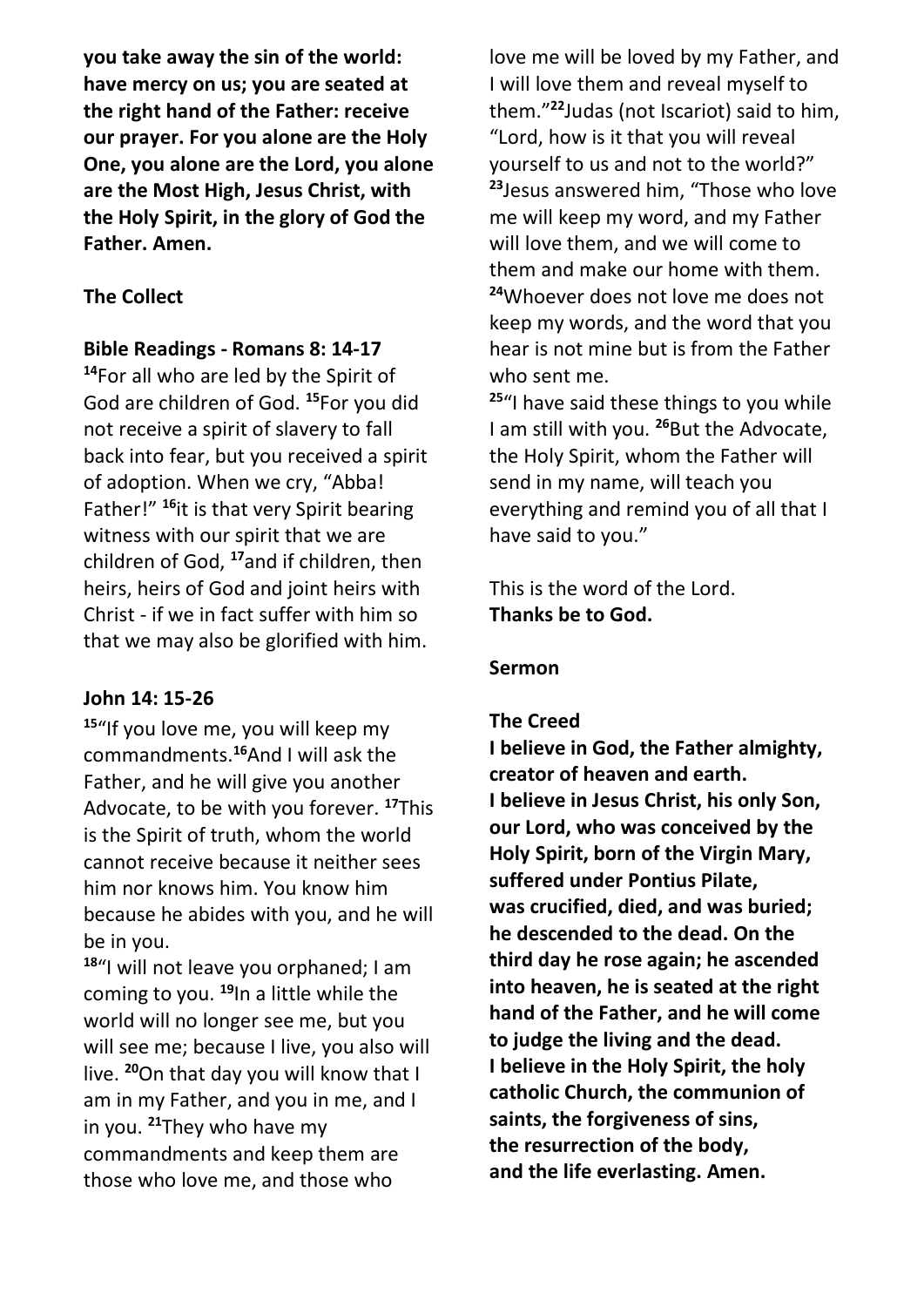## **Intercessions**

Lord in your mercy, **hear our prayer.**

Merciful Father, **accept these prayers for the sake of your son, our Saviour Jesus Christ. Amen.**

## **The Peace**

The peace of the Lord be always with you. **And also with you.**

#### **Hymn**

Dear Lord and Father of mankind, forgive our foolish ways! Reclothe us in our rightful mind, in purer lives thy service find, in deeper rev'rence praise, in deeper rev'rence praise.

In simple trust like theirs who heard, beside the Syrian sea, the gracious calling of the Lord, let us, like them, without a word, rise up and follow thee, rise up and follow thee.

O Sabbath rest by Galilee! O calm of hills above, where Jesus knelt to share with thee the silence of eternity, interpreted by love! Interpreted by love!

Drop thy still dews of quietness, till all our strivings cease; take from our souls the strain and stress, and let our ordered lives confess the beauty of thy peace, the beauty of thy peace.

Breathe through the heats of our desire thy coolness and thy balm; let sense be dumb, let flesh retire;

speak through the earthquake, wind and fire, O still small voice of calm! O still small voice of calm!

## **Offertory Prayer**

**Gracious God, accept these gifts, and with them our lives, to be used in your service; through Jesus Christ our Lord. Amen.** 

**Communion** The Lord is here. **His Spirit is with us.**

Lift up your hearts. **We lift them to the Lord.**

Let us give thanks to the Lord our God. **It is right to give thanks and praise.**

Father, we give you thanks and praise…for ever praising you and singing: *(sung)* **Holy, holy, holy Lord, God of power and might, heaven and earth are full of your glory. Hosanna in the highest. Blessed is he who comes in the name of the Lord. Hosanna in the highest.**

Great is the mystery of faith: **Christ has died: Christ is risen: Christ will come again.**

As our Saviour has taught us, so we pray,

**Our Father in heaven, hallowed be your name, your kingdom come, your will be done, on earth as in heaven. Give us today our daily bread. Forgive us our sins as we forgive those who sin**